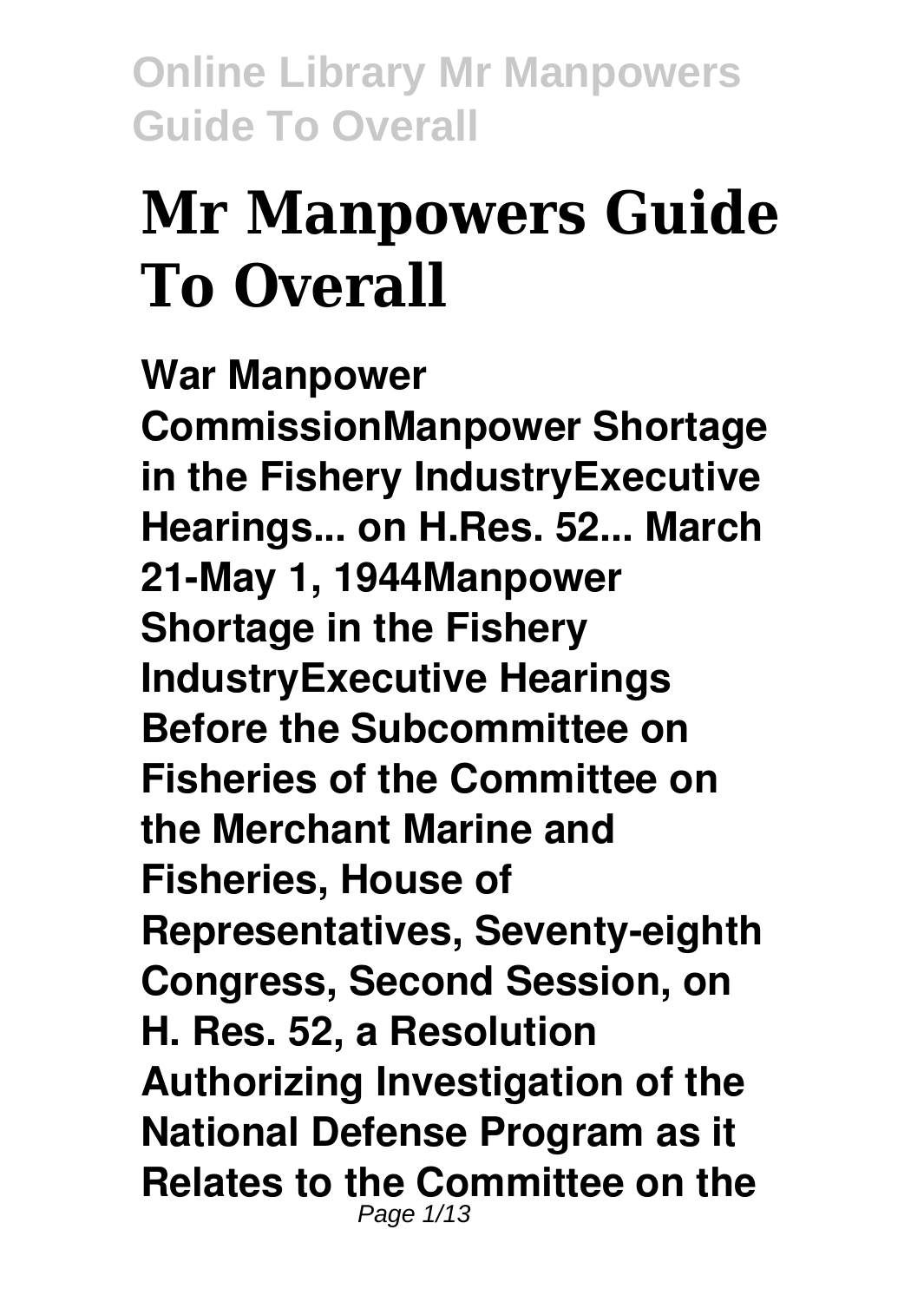**Merchant Marine and Fisheries, March 21,24, and May 1, 1944Manpower Utilization in the Federal Government : Supergrade and Public Law 313 PositionsHearings Before the Subcommittee on Manpower Utilization of the Committee on Post Office and Civil Service, House of Representatives, Eightyfifth Congress, Second Session ...Manpower Utilization in the Federal GovernmentHearings Before the Subcommittee on Manpower Utilization of the Committee on Post Office A/Civil Service, House of Representatives, Eighty-sixth Congress, First SessionImplementing**

Page 2/13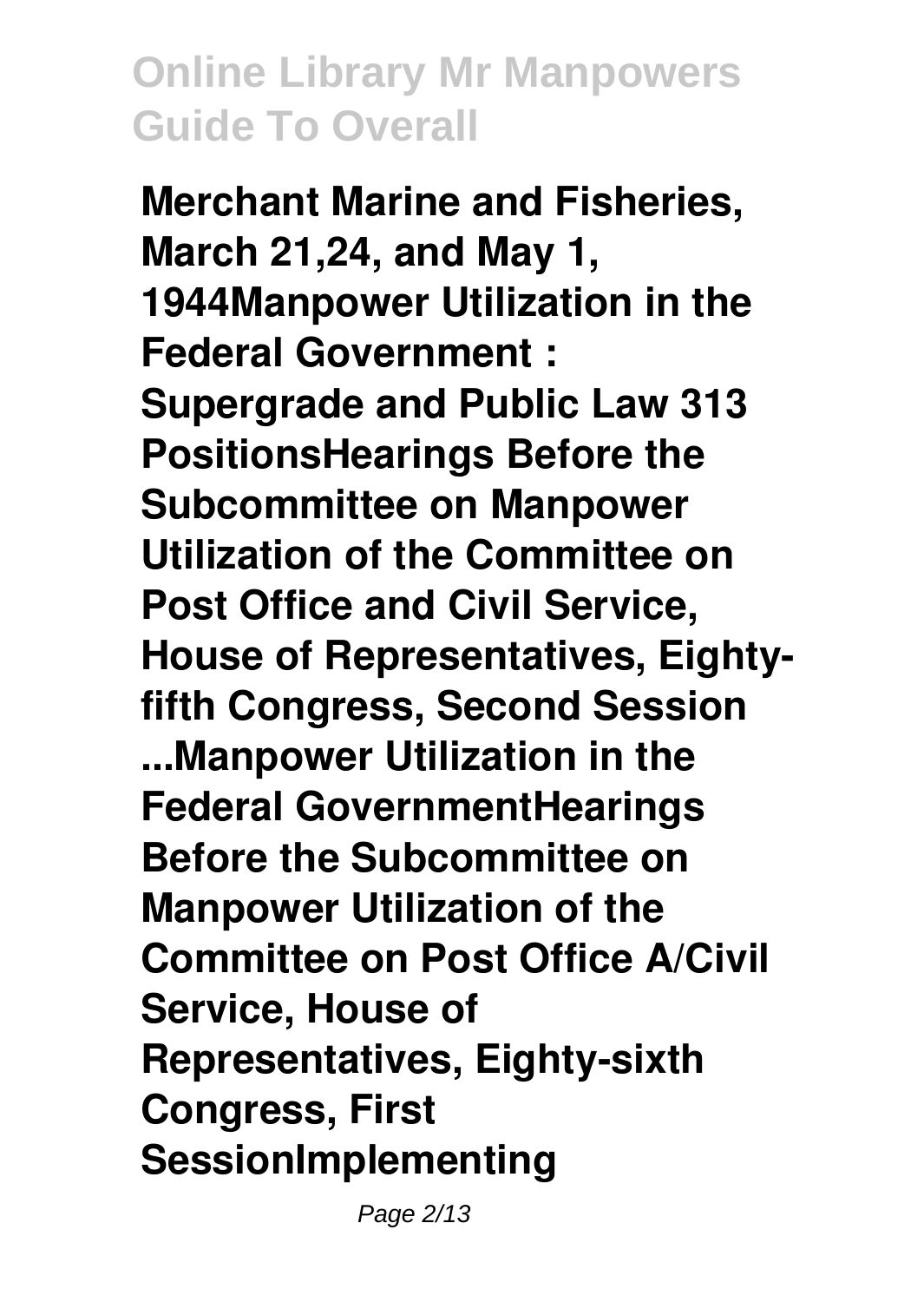**Comprehensive Manpower Legislation, 1974Case Studies of Selected Manpower Programs : Prepared for the Subcommittee on Employment, Poverty, and Migratory Labor of the Committee on Labor and Public Welfare, United States SenateImplementing Comprehensive Manpower Legislation, 1974, Case Studies of Selected Manpower ProgramsPrepared for the Subcommittee on Employment, Poverty, and Migratory Labor of ..., December 1974International Health Data Reference GuideComprehensive Manpower Reform, 1972Hearings ... Ninetysecond Congress, Second**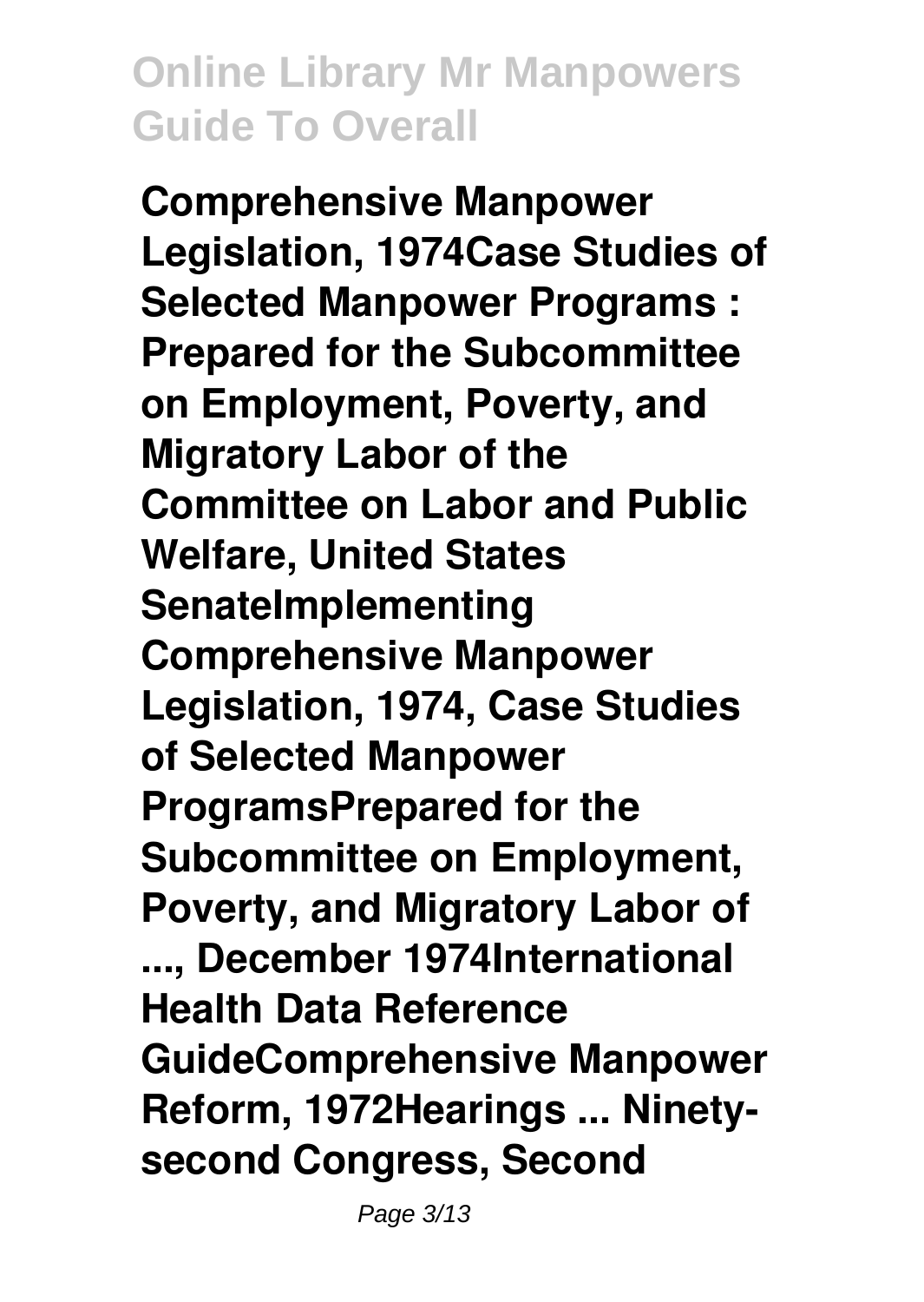**Session ...Guide to Local Occupational InformationDepartment of Defense Authorization for Appropriations for Fiscal Year 1986: Manpower and personnelHearingsDepartment of the Army Appropriations for 1956Hearings Before the Subcommittee of the Committee on Appropriations, House of Representatives, Eighty-forth Congress, First Session, Subcommittee on Department on Department of the Army Appropriations, Robert L. F. Sikes, Florida, Chairman ; John J. Riley, South Carolina; Gerald R. Ford, Jr., Michigan ; Daniel J. Flood, Pennsylvania; Edward T.**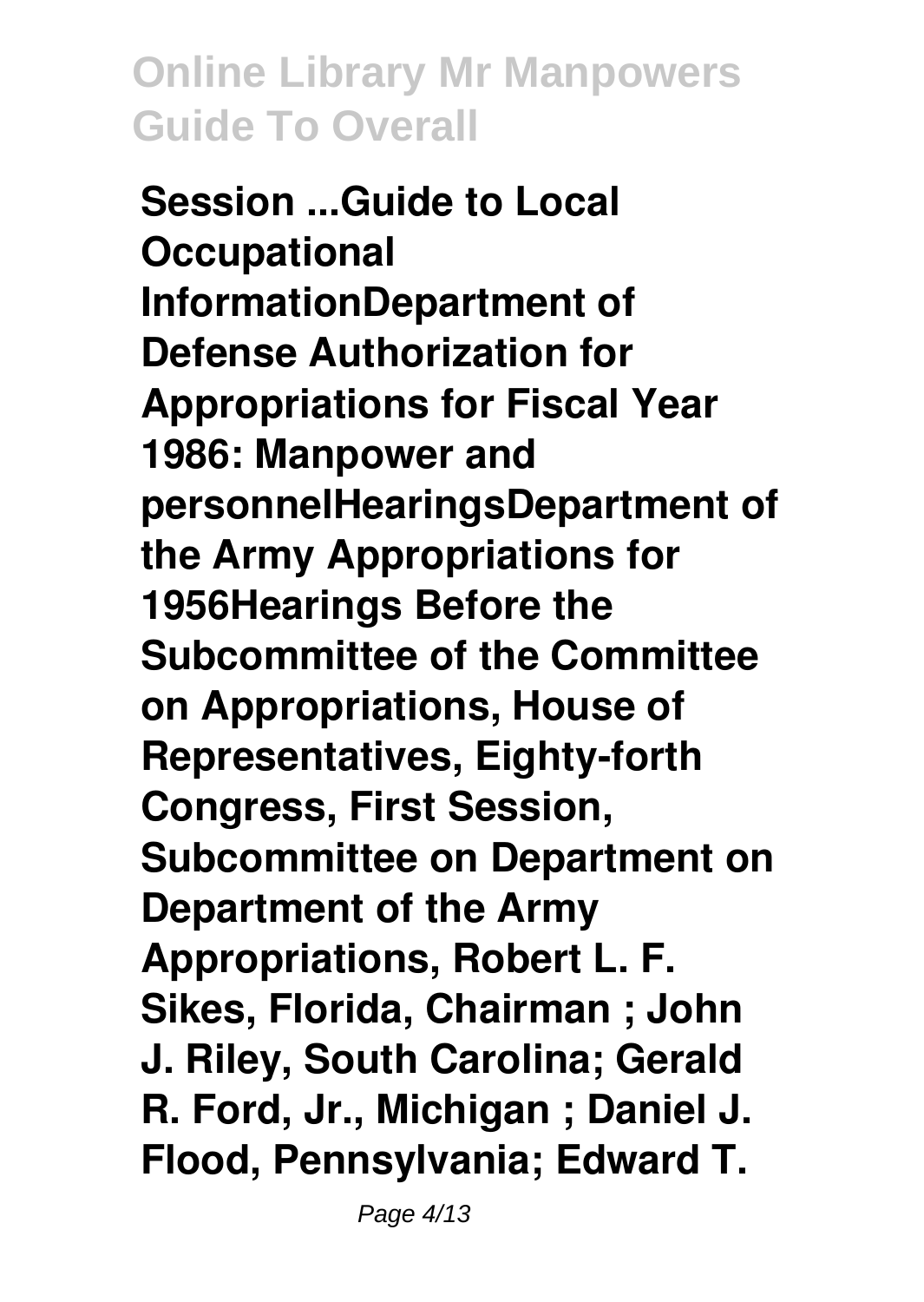**Miller, Maryland; Earl C. Silsby, Executive Secretary to the SubcommitteeFiscally Informed Total Force ManpowerRand Corporation Implementing Comprehensive Manpower Legislation, 1974 Comprehensive Guide to SBI Bank PO Preliminary & Main Exam with 5 Online Tests (10th Edition)**

**Hearings Before the Committee on Military Affairs, House of Representatives, Seventy-eighth Congress, First Session, on H.R. 2239, H.R. 1742, H.R. 1728 and H.R. 992, Bills Relating to the Full Utilization of Manpower. March 25, 26, 30, 31, April 1, 2, 5, 6, 7, 8, 9, 12, 13, 14, 15, 16, 17, 19, 21, 22,**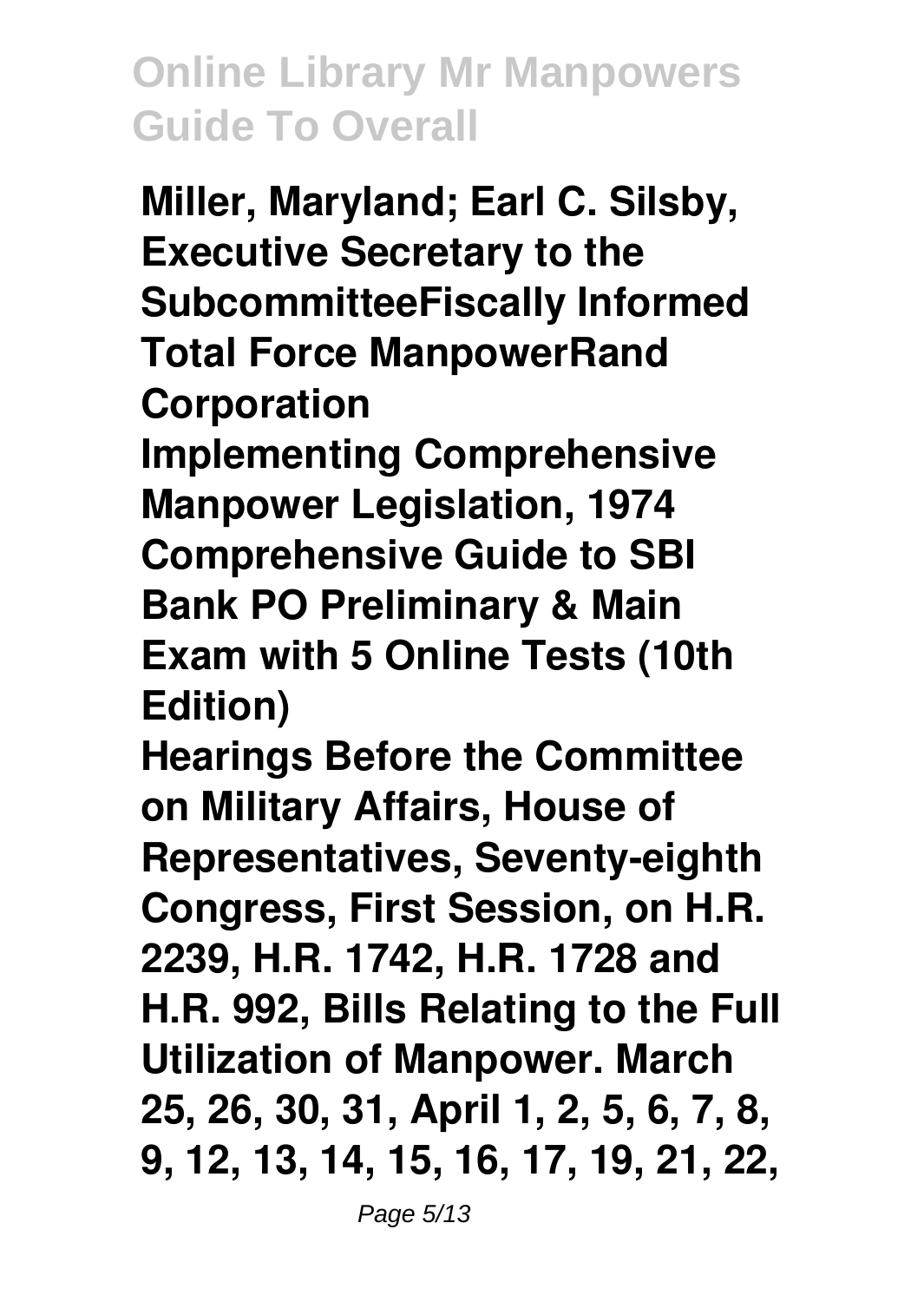**23, May 6, and 7, 1943 Investigation of Manpower Resources Hearings, Eighty-ninth Congress, First Session, on H.R. 4257 and H.R. 4271 Hearings Before the Subcommittee on Manpower Utilization of the Committee on Post Office and Civil Service, House of Representatives, Eightyfifth Congress, Second Session**

**...**

*Presents the results of a short-term review of 27 publicly available manpower studies to discover methods that other organizations could use to make "fiscally informed" manpower* Page 6/13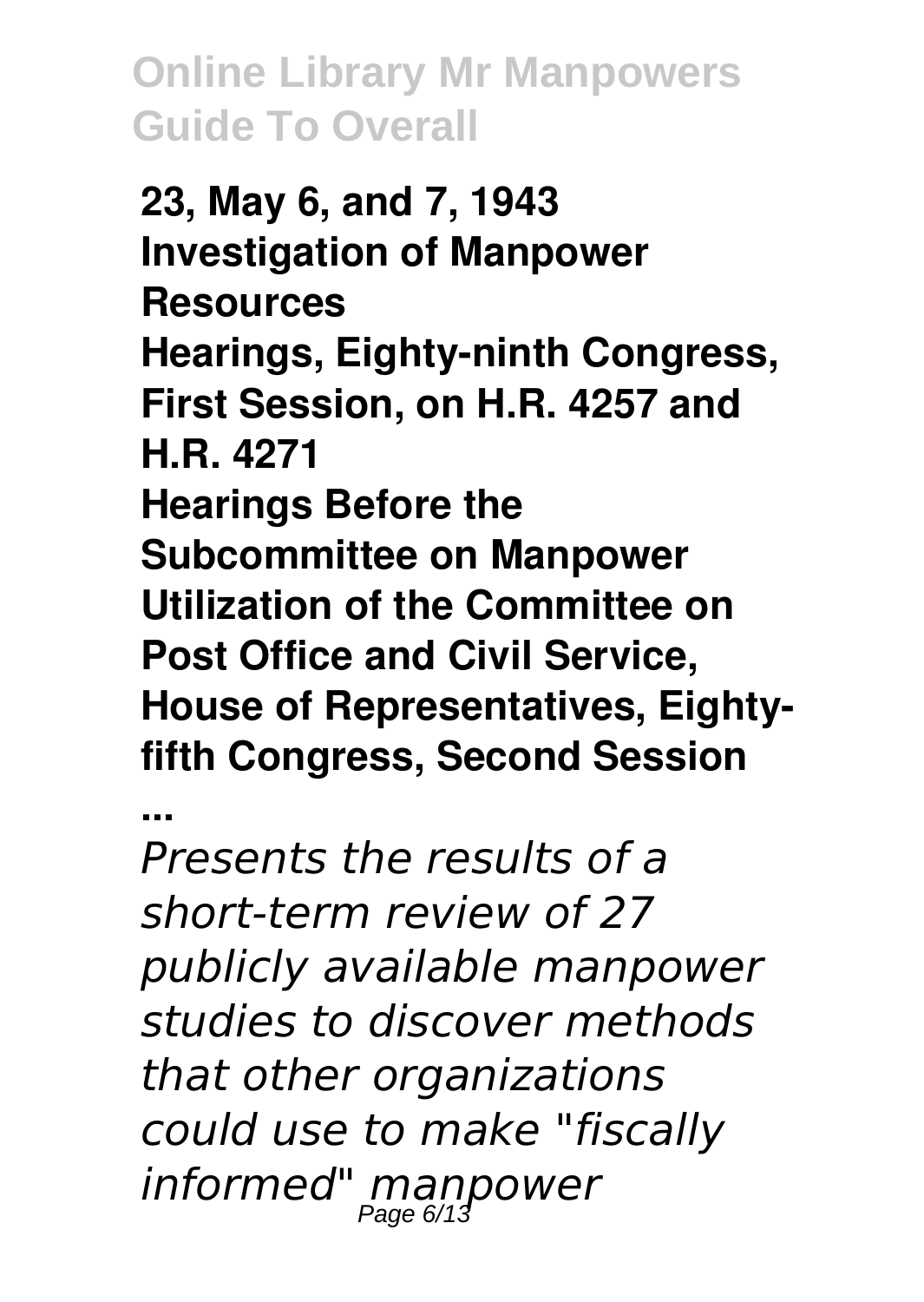*decisions. The studies exhibit varying methods for determining manpower requirements; however, the method used may not be as important as other attributes, such as the direct involvement of a senior decisionmaker. Scientific Manpower Utilization, 1967 To Amend the Manpower Development and Training Act of 1962, as Amended Hearings Before a Subcommittee of the Committee on Appropriations, House of Representatives, Ninety-*Page 7/13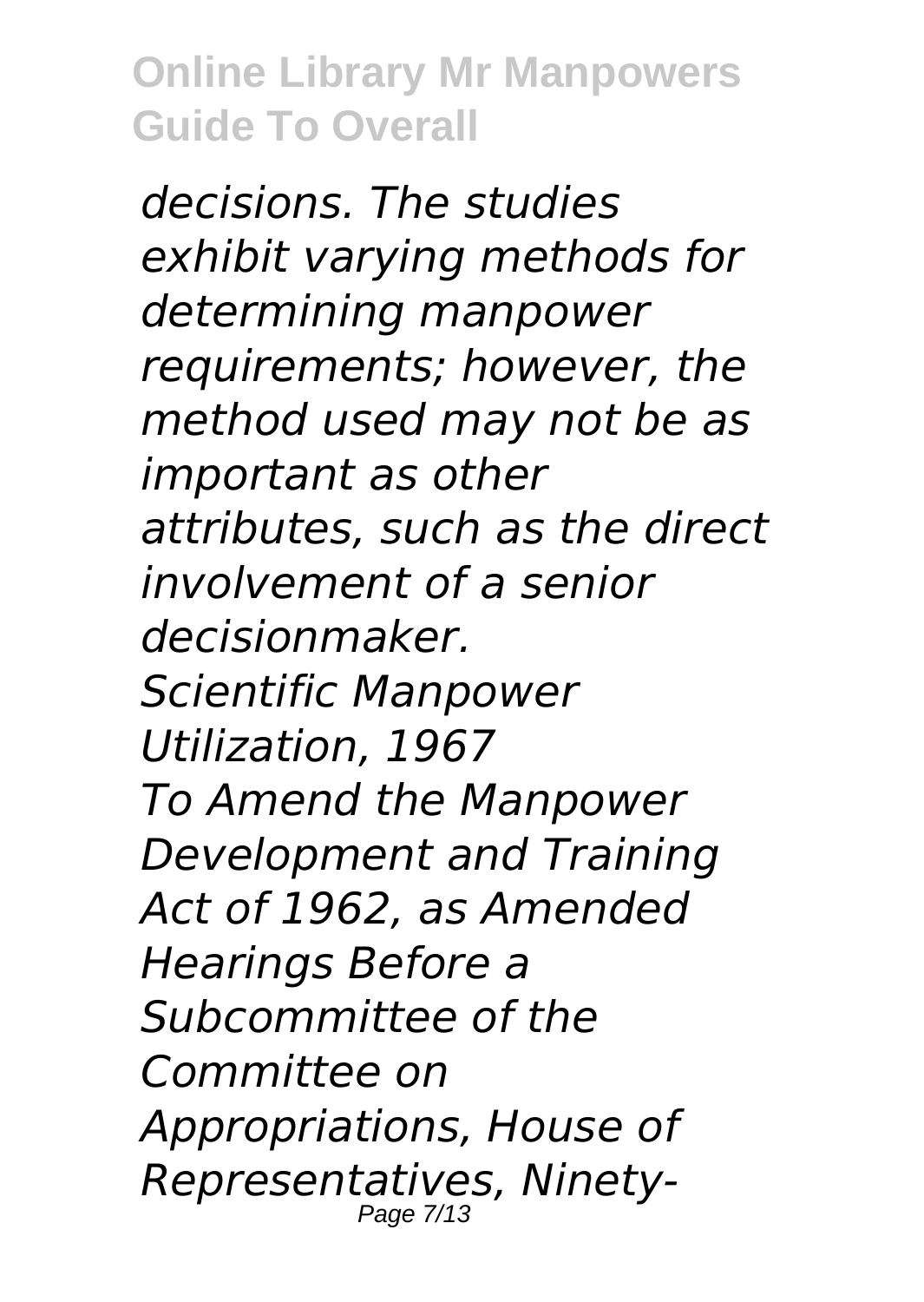*second Congress, Second Session Defense Manpower Policy No. 4 Prepared for the Subcommittee on Employment, Poverty, and Migratory Labor of ..., December 1974 Comprehensive Manpower Reform, 1972* Reviews Korean War military draft impact on small business manpower. Hearings Beore the Special

Subcommittee on the Utilization of Scientific Manpower... 90-1 on S. 430 and S. 467, January 24, 25, 26, 27; March 29 and 30, 1967 HUD-space-science-veterans

Page 8/13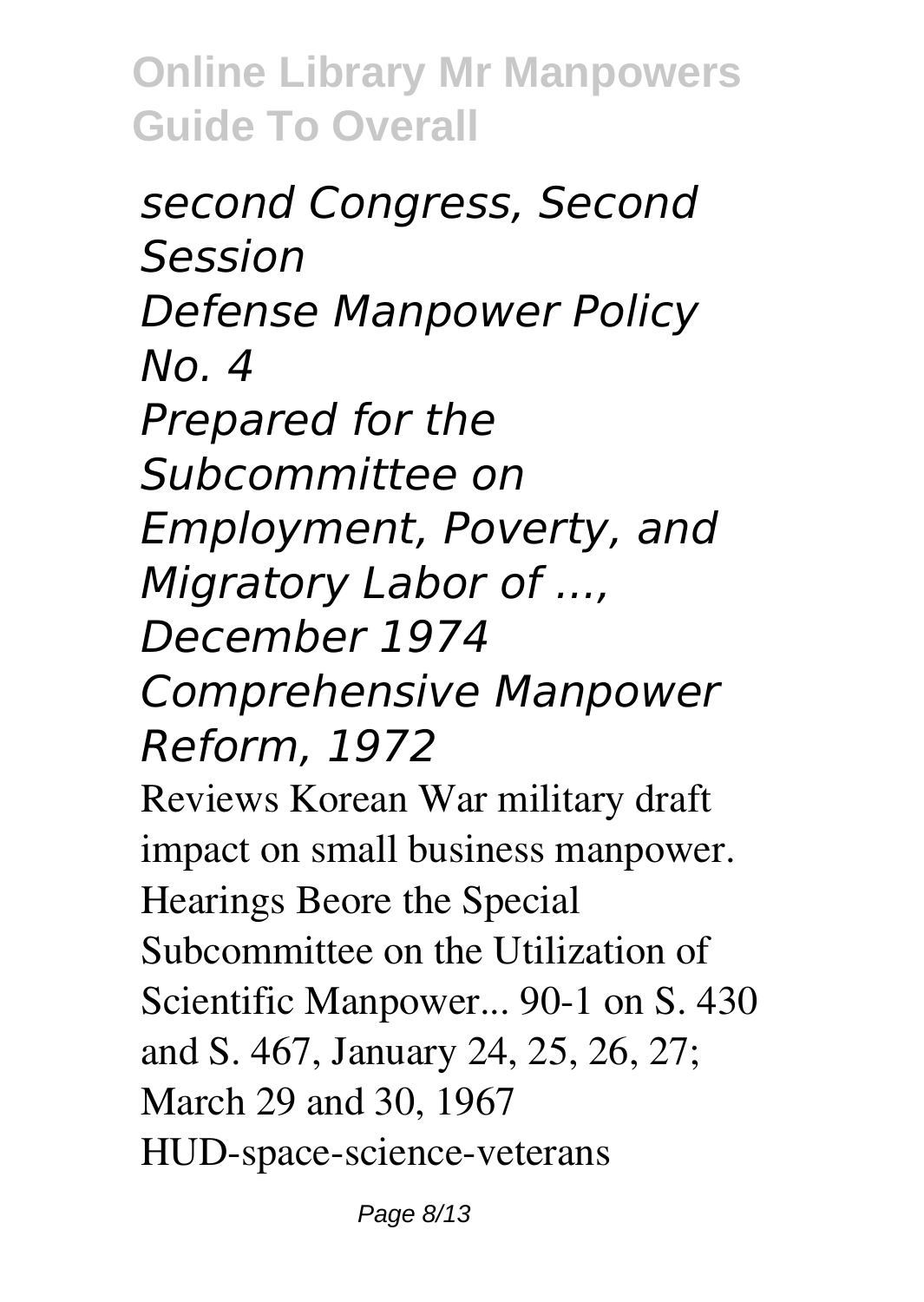Appropriations for 1973 Manpower Shortage in the Fishery Industry Implementing Comprehensive Manpower Legislation, 1974, Case Studies of Selected Manpower Programs Manpower Utilization in the Federal Government : Supergrade and Public Law 313 Positions Defense Manpower Policy No. 4, Hearing Before a Subcommittee of ... , 82-2 on the Implementation of ..., March 20, 1952 Committee Serial No. 55. Investigates allegations of improper and inefficient utilization of military personnel. Focuses on proposal for use of civilian personnel for many Page 9/13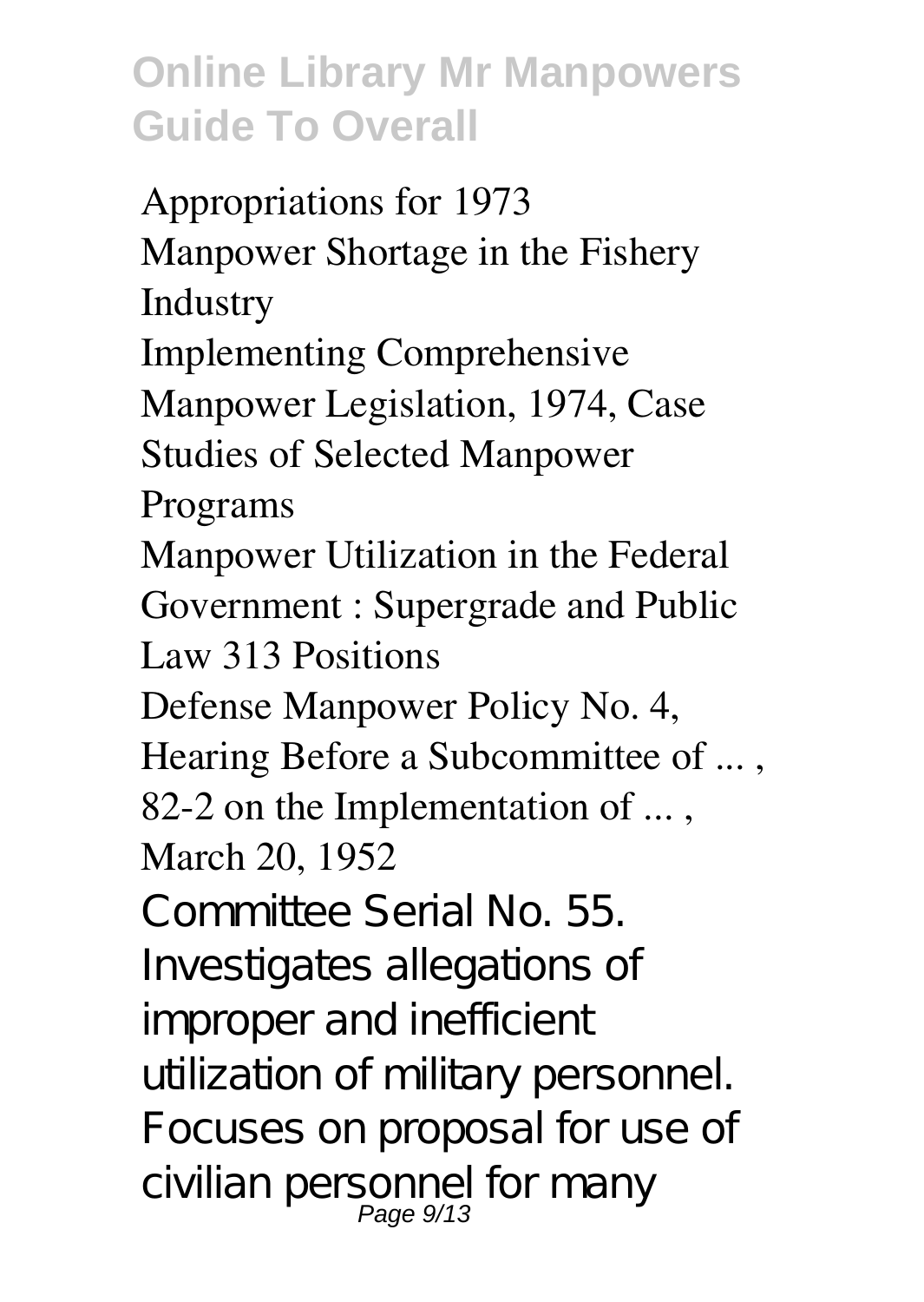noncombat military jobs and improper use of military personnel to perform personal services for superiors. Department of the Army Appropriations for 1956 Hearings, Ninety-first Congress, First and Second Sessions, on H.R. 10908, H.R. 11620, and H.R. 13472

Fiscally Informed Total Force Manpower

Cumulative index

Hearings Before the Special Subcommittee on Utilization of Military Manpower, of the Committee on Armed Services, House of Representatives, Eighty-sixth Congress, Second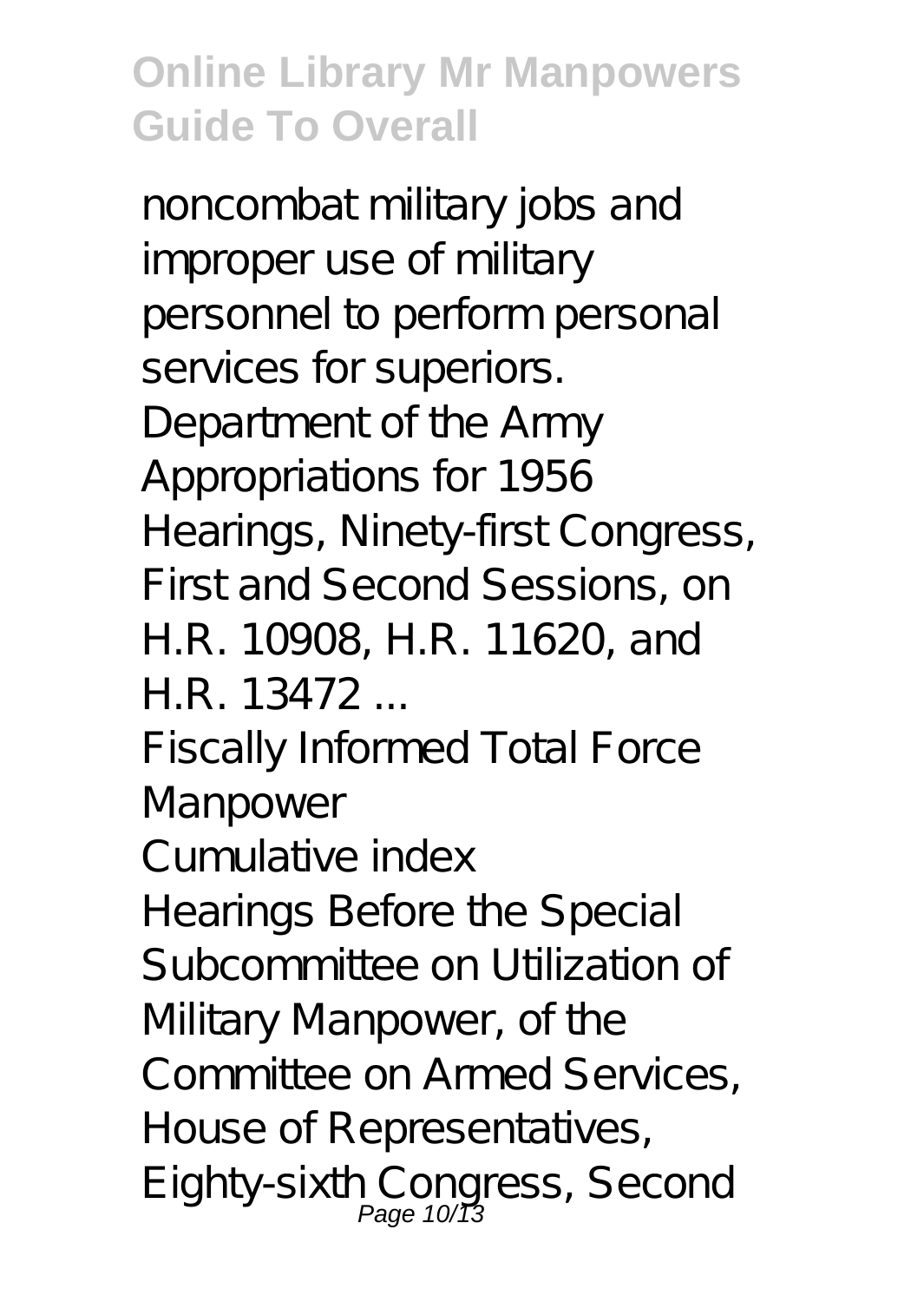Session. May 12,13,19, July 16,21,28-30, August 5, 11-13 1959, February 3 and 4, 1960 Comprehensive Guide to IBPS Bank PO/MT Preliminary & Main Exams with 4 Online CBTs (9th Edition)

**The thoroughly revised & updated 8th edition of "Comprehensive Guide to IBPS-CWE Bank PO Exam" has been designed strictly for the Bank PO Stage 1 & 2 Exams. • This new Edition incorporates New Chapters / Variety of Questions as per IBPS PO 2017 / 2018 exam. Further removes chapters that no longer appear in the exam. • The book covers all the sections of the Preliminary & Main PO exam - English Language, Quantitative Aptitude, Reasoning Ability, Computer Aptitude, and Banking Knowledge & General** Page 11/13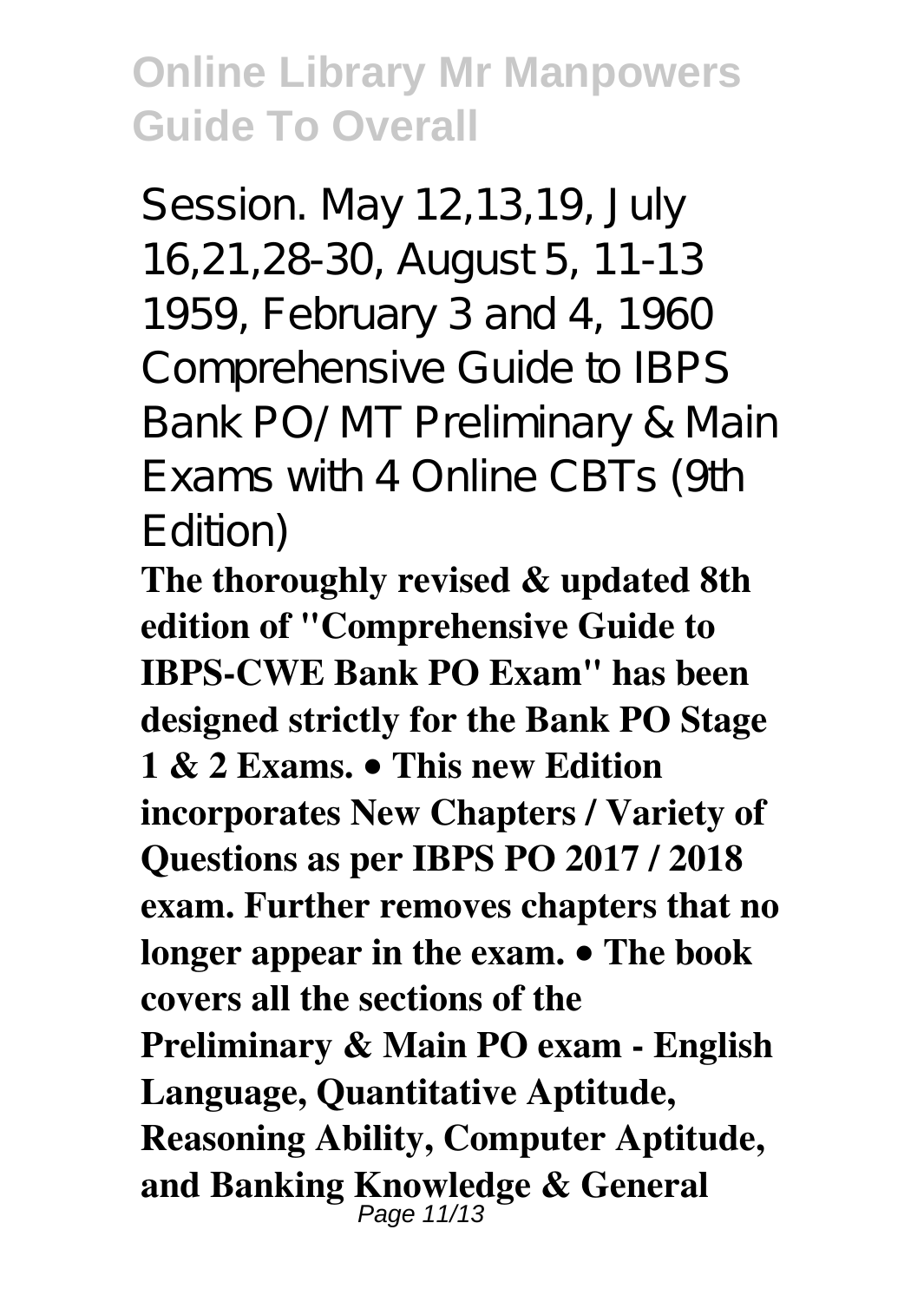**Awareness. • The book provides well illustrated theory with exhaustive fully solved examples for learning. This is followed with an exhaustive collection of solved questions in the form of Exercise. • The book incorporates last 5 years IBPS PO question papers with solutions in the respective chapters. • A total of 4500+ MCQs with 100% explanations to Quant, Reasoning & English sections. • Study Material for Banking / Economics Financial Awareness with past years' questions & Practice Questions.**

**Hearings Before the Subcommittee on Manpower of the Select Committee on Small Business, United States Senate, Eighty-second Congress, First Session, on Manpower Problems of Small Business, March 6, 7 and 22, 1951 Case Studies of Selected Manpower Programs : Prepared for the** Page 12/13